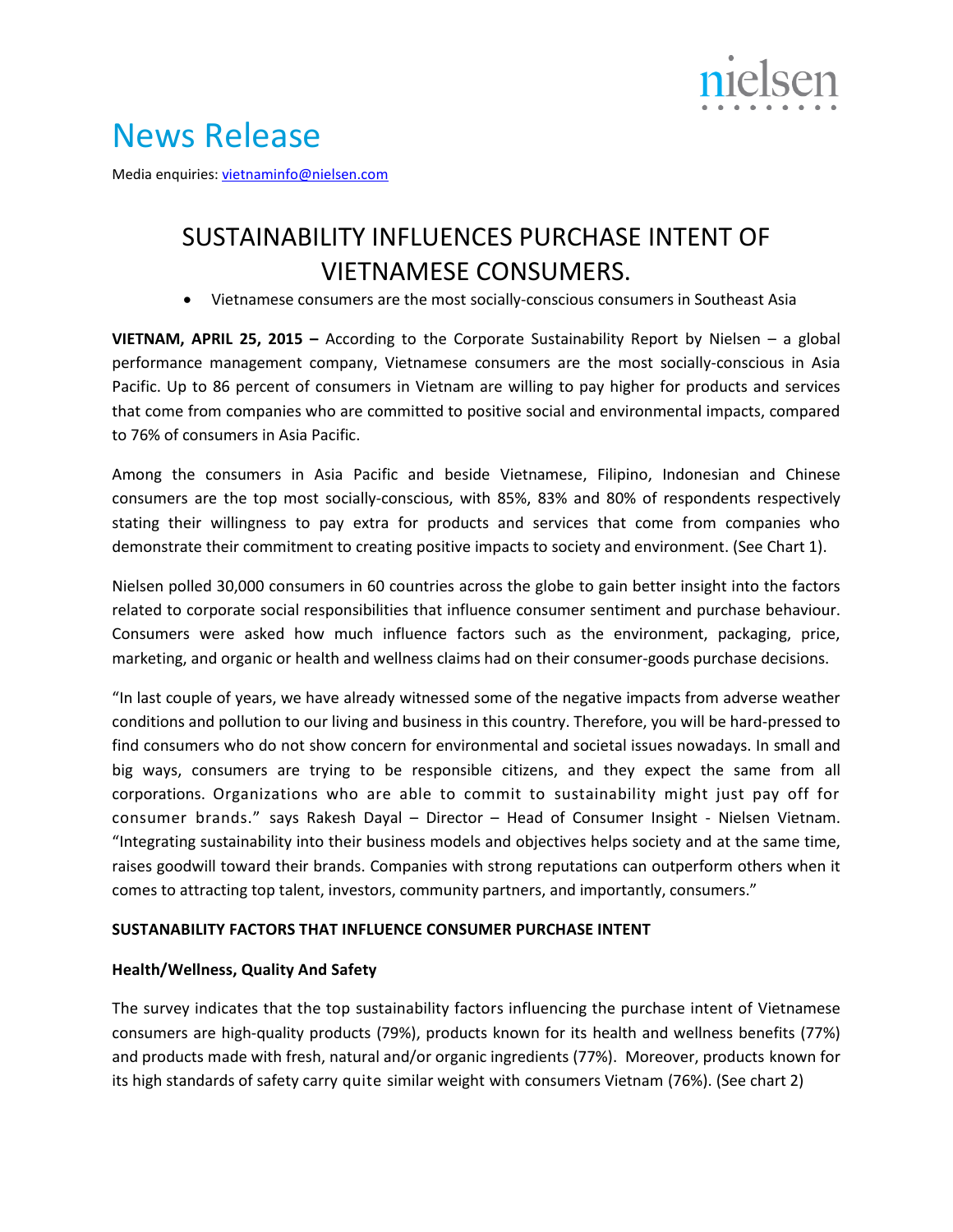

"Finding opportunities to bridge health benefits and the ingredients that support the claim is a powerful and impactful way to connect with consumers," advises Rakesh.

## **Brand Trust**

Equally important among consumers in Vietnam is brand trust. 75% of Vietnamese consumers indicate that they will buy products made by a brand/company that they trust.

"Consumer-goods brands that have already built a high level of trust with consumers would do well by evaluating where best to introduce sustainable products into the market to drive growth," says Rakesh. "Bigger global consumer-goods brands that overlook sustainability increase reputational and business risk. It leaves them vulnerable to competitors of all sizes who will seize the opportunity to build trust with the predominantly young, socially- conscious consumers looking for products that align with their values."

# **The Environment**

When it comes to purchase intent, commitment to the environment has the power to sway product purchase for 62% of consumers in Vietnam. Commitment to either social value or the consumer's community are also important (each influencing 61% and 62% of respondents, respectively).

"We are seeing a change in the hierarchy among drivers of consumer loyalty and brand performance," observes Rakesh. "Commitment to social and environmental responsibility is surpassing some of the more traditional influences for many consumers. Consumer-goods brands that fail to consider this run the risk of falling behind."

**Chart 1: Willingness of consumers to pay extra for products and services that come from companies who are committed to positive social and environmental impact**